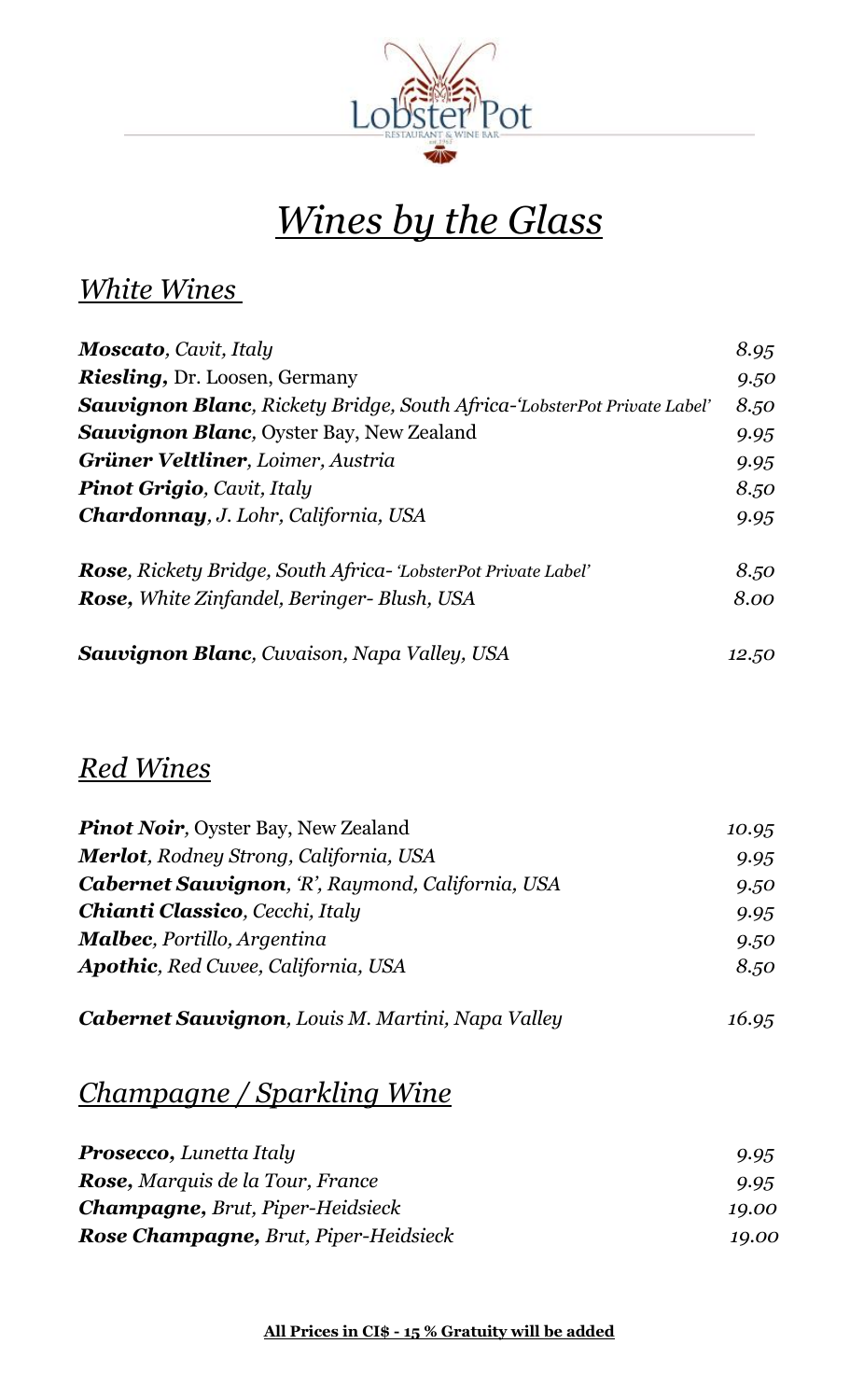

# *White Wine*

| Austria                                                  |        |
|----------------------------------------------------------|--------|
| Grüner Veltliner, Loimer                                 | 39.00  |
| Grüner Veltliner, Pfaffl                                 | 65.00  |
| Riesling Schloss Gobelsburg Gaisberg                     | 79.00  |
| <b>Rose</b> , Cistercien Gobelsburg                      | 42.00  |
| <u>Germany</u>                                           |        |
| Riesling, Blue Fish, Pfalz                               | 34.00  |
| Riesling, Dr. Loosen, Mosel                              | 38.00  |
| Riesling, Wehlener Sonnenuhr Kabinett, S.A. Pruem, Mosel | 64.00  |
| <u>Italy</u>                                             |        |
| Moscato d'Asti, Vietti                                   | 48.00  |
| Pinot Grigio, St. Margherita                             | 39.00  |
| Pinot Grigio, Alois Lageder                              | 48.00  |
| Pinot Grigio, Infine                                     | 75.00  |
| Saladini Pilastri, Falerio                               | 38.00  |
| Vini Pra, Soave "Otto"                                   | 42.00  |
| Lis Neris, Fior de Campo                                 | 46.00  |
| Marchesi Di Barolo, Arneis, Langhe                       | 49.00  |
| Sauvignon Blanc, Schiopetto                              | 62.00  |
| Chardonnay, Loewengang, Alois Lageder                    | 98.00  |
| <u>South Africa</u>                                      |        |
| Chenin Blanc, Paulina's Reserve, Rickety Bridge          | 54.00  |
| Foundation Stone (Rhone Blend), Rickety Bridge           | 45.00  |
| Sauvignon Blanc, Rickety Bridge                          | 34.00  |
| <b>Rose</b> Foundation Stone, Rickety Bridge             | 34.00  |
| <u>New Zealand</u>                                       |        |
| Sauvignon Blanc, Oyster Bay, Marlborough                 | 39.00  |
| Sauvignon Blanc, Kim Crawford, Marlborough               | 42.00  |
| Sauvignon Blanc, Cloudy Bay                              | 79.00  |
| Sauvignon Blanc, Cloudy Bay, MAGNUM                      | 155.00 |
|                                                          |        |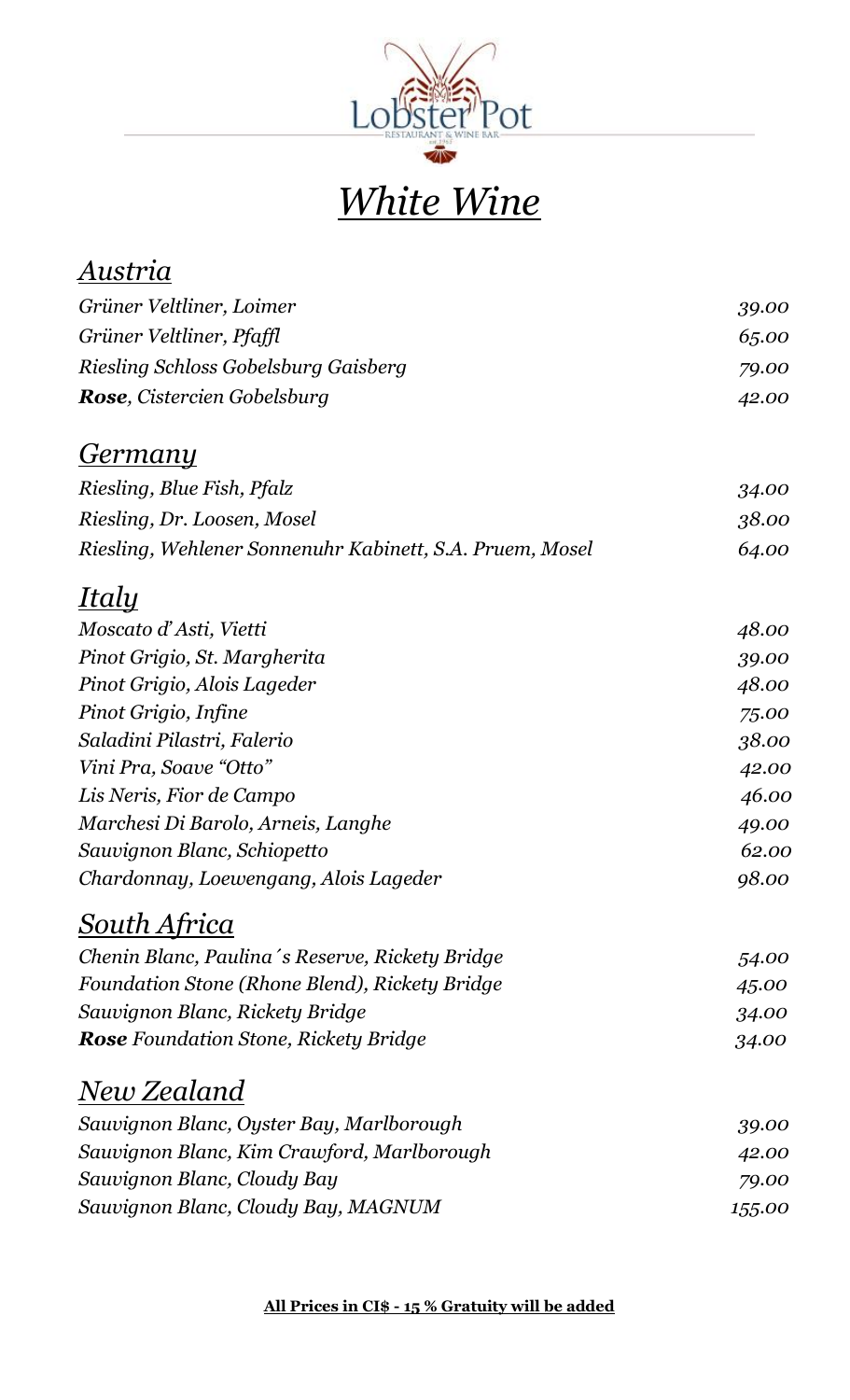

## *White Wines*

#### *United States*

| Napa Valley                                        |        |
|----------------------------------------------------|--------|
| Sauvignon Blanc, Duckhorn                          | 62.00  |
| Chardonnay, Frogs's Leap Wine Cellar               | 59.00  |
| Chardonnay, Duckhorn                               | 72.00  |
| <b>Russian River</b>                               |        |
| Chardonnay, Sonoma-Cutrer                          | 56.00  |
| Chardonnay, Jordan                                 | 75.00  |
| Chardonnay, Nickel & Nickel, Stiling Vineyard 2015 | 125.00 |
| Chardonnay, Unoaked, Williams Selyem 2014          | 149.00 |
| <b>Sonoma County</b>                               |        |
| Fume Blanc, Ferrari-Carano Vineyard                | 49.00  |
| Chardonnay, Ferrari-Carano Vineyard                | 62.00  |
| Chardonnay, Kistler, 'Les Noiseters' 2016          | 139.00 |
| California                                         |        |
| Conundrum, Blend, Wagner Family                    | 49.00  |
| Chardonnay, Kendall Jackson                        | 48.00  |
| White Zinfandel, Beringer- <b>Blush</b>            | 32.00  |
| France                                             |        |
| <b>Bourgogne</b>                                   |        |
| Macon Villages, Joseph Drouhin                     | 38.00  |
| Pouilly Fuisse, Joseph Drouhin                     | 66.00  |
| <b>Pouilly Fuisse, Eric Forest</b>                 | 72.00  |
| Chablis 'Vieilles Vignes', Lavantureux Freres      | 76.00  |
| Puligny Montrachet, Domaine Bachey-Legros          | 158.00 |
| Chassagne - Montrachet, Louis Latour               | 149.00 |
| Côtes de Provence                                  |        |
| <b>Rosé</b> , Whispering Angel, Chateau d'Esclans  | 54.00  |
| <b>Loire Valley</b>                                |        |
| Sancerre, Comte La Fond                            | 68.00  |
| Pouilly Fumé, Pascal Jolivet                       | 65.00  |
| <u>Spain</u>                                       |        |
| Albarino, La Marimorena, Rias Baixas               | 56.00  |
| Piedra Verdejo, Castile-Leon                       | 39.00  |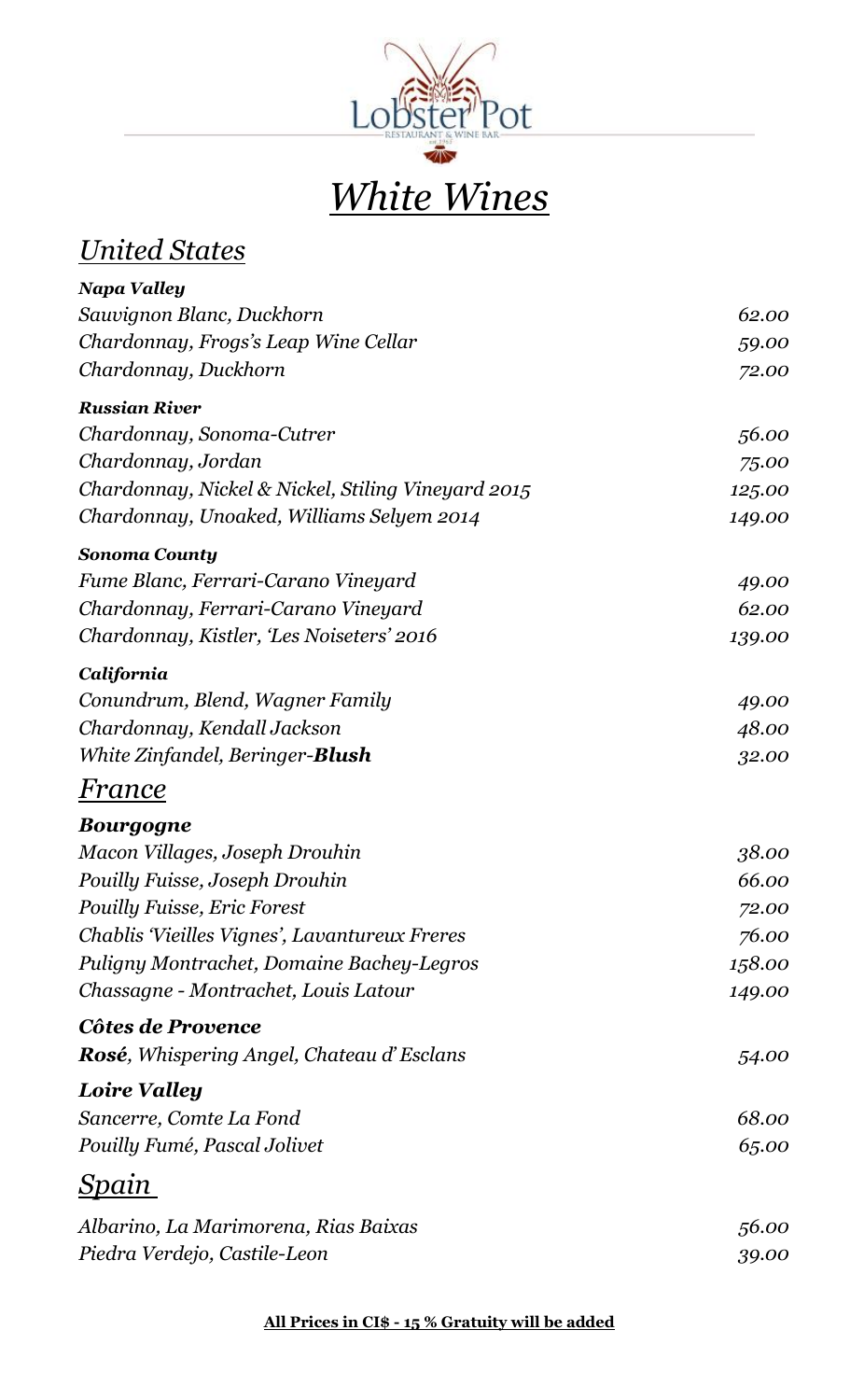

#### *United States*

| Sonoma                                                |        |
|-------------------------------------------------------|--------|
| Pinot Noir, Paul Hobbs, CrossBarn                     | 89.00  |
| Pinot Noir, Williams Selyem, Hirsch Vineyard          | 285.00 |
| Cabernet Sauvignon, Kendall Jackson                   | 56.00  |
| Cabernet Sauvignon, Simi                              | 69.00  |
| Cabernet Sauvignon, Chateau St. Jean, '02             | 175.00 |
| Merlot, Chateau St. Jean                              | 49.00  |
| Zinfandel, Rancho Zabaco                              | 48.00  |
| Zinfandel, Seghesio                                   | 62.00  |
| Napa Valley                                           |        |
| Cabernet Sauvignon, Louis M. Martini                  | 75.00  |
| Cabernet Sauvignon, Silverado                         | 95.00  |
| Cabernet Sauvignon, Heitz Cellar 2009                 | 115.00 |
| Cabernet Sauvignon, Artemis, Stag's Leap Wine Cellars | 124.00 |
| Cabernet Sauvignon, Grgich Hills 2014                 | 149.00 |
| Cabernet Sauvignon, Cakebread Cellars 2016            | 160.00 |
| Cabernet Sauvignon, Caymus 2017                       | 195.00 |
| Cabernet Sauvignon, Caymus – Special Selection 2015   | 355.00 |
| Cabernet Sauvignon, Lewis Cellars 2011                | 185.00 |
| Cabernet Sauvignon, Far Niente 2008                   | 325.00 |
| Merlot Emmolo                                         | 115.00 |
| Stag's Leap, Hands of Time Blend                      | 84.00  |
| The Prisoner, Cuvée, Orin Swift                       | 115.00 |
| Dominus 2011                                          | 365.00 |
| Dominus 2012                                          | 445.00 |
| Opus One, Vintage 2015                                | 549.00 |
| <b>Alexander Valley</b>                               |        |
| Cabernet Sauvignon, Jordan 2014                       | 119.00 |
| Cabernet Sauvignon, Silver Oak 2014                   | 159.00 |
| <b>Oregon</b>                                         |        |
| Pinot Noir, Sokol Blosser, Dundee Hills               | 68.00  |
| California                                            |        |
| Conundrum, Blend, Wagner Family                       | 49.00  |
| Pinot Noir, Robert Mondavi Private Selection          | 39.00  |
| Pinot Noir, La Follette                               | 62.00  |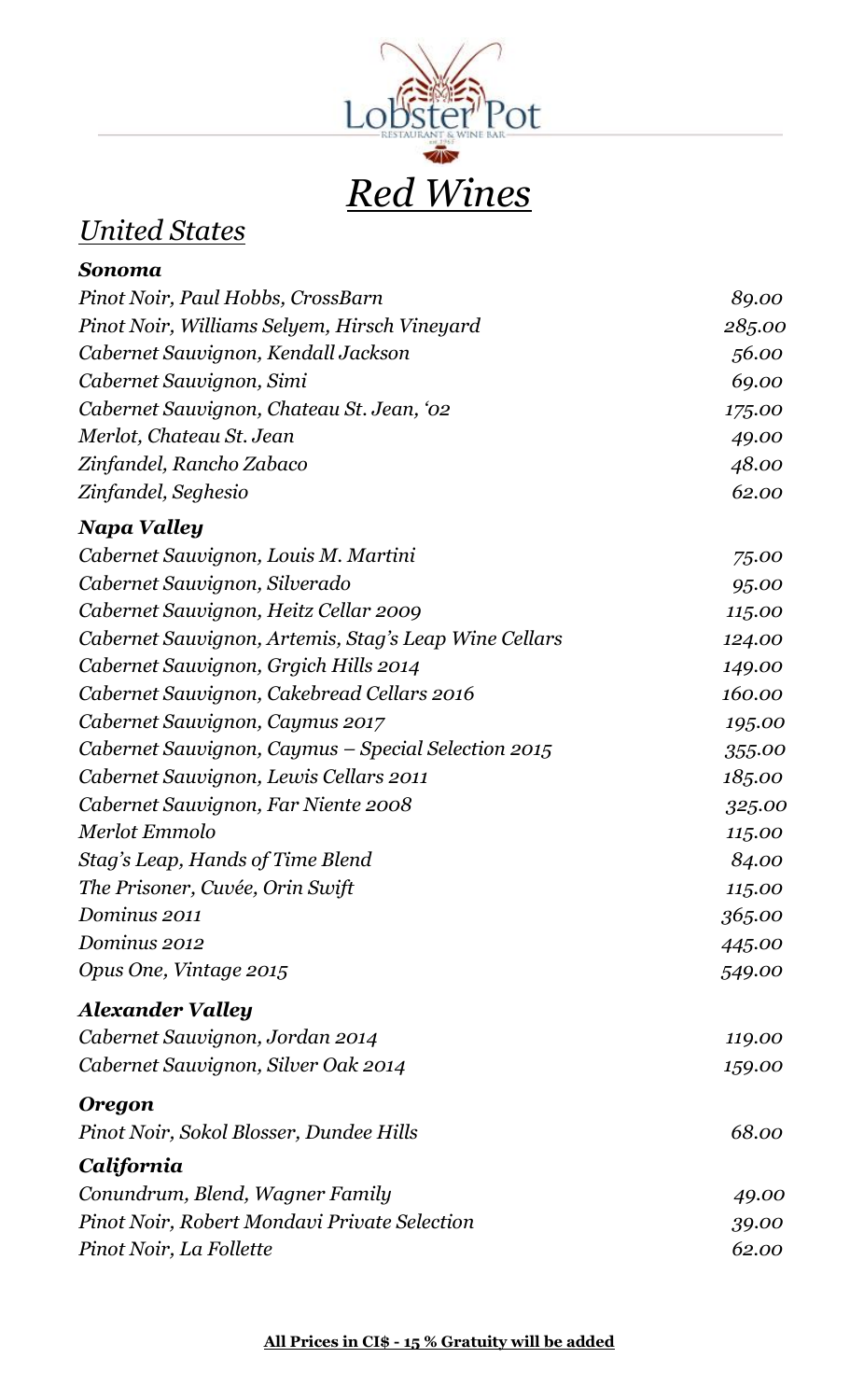

#### *France*

| <b>Bourgogne</b>                                                                                     |        |
|------------------------------------------------------------------------------------------------------|--------|
| Givry, Domaine Chofflet-Valdenaire                                                                   | 49.00  |
| Crozet Hermitage, Yann Chave                                                                         | 95.00  |
| Volnay, Drouhin                                                                                      | 99.00  |
| Chateauneuf-du-Pape, E.Guigal                                                                        | 109.00 |
| Vosne Romanee, Jerome Chezeaux 2009                                                                  | 119.00 |
| Volnay 1er Cru - Pitures, Domaine Bitouzet-Prieur 2010                                               | 132.00 |
| Nuits St. Georges, Domaine Jean Chauvenet, 2009                                                      | 159.00 |
| <b>Bordeaux</b>                                                                                      |        |
| Chateau Gachon,                                                                                      | 62.00  |
| Château Gloria, St. Julien, 2014                                                                     | 99.00  |
| Château Couhins, Pessac-Leognan, 2010                                                                | 109.00 |
| ANNA, Clos Dubreuil, St. Emillion, 2011                                                              | 115.00 |
| Mondot, Grand Cru Classe, St. Emillion, 2009 2nd wine of Troplong-Mondot 1er Grand Cru Classé 195.00 |        |
| Château Calon Ségur Grand Cru Classe, Staint Estephe, 2003                                           | 255.00 |
| Château Lynch Bages, Pauillac, 1995                                                                  | 345.00 |
| <u>Spain</u>                                                                                         |        |
| Marques de Riscal, Reserva, Rioja                                                                    | 52.00  |
| Contino, Grenache, Reserva, Rioja                                                                    | 89.00  |
| Marques de Murrieta, Reserva, Rioja MAGNUM                                                           | 123.00 |
| Marques de Murrieta, Grand Reserva, Rioja-Limited Edition 2011                                       | 145.00 |
| Gratavinum GV5, Priorat                                                                              | 125.00 |
| <u>Argentina</u>                                                                                     |        |
| Cabernet Sauvignon, Trapiche, Gran Medalla                                                           | 59.00  |
| Bodega Renacer Enamore                                                                               | 58.00  |
| Malbec, Reserve, Salentein                                                                           | 49.00  |
| Malbec, Escorihuela Gascon                                                                           | 79.00  |
| <i>Chile</i>                                                                                         |        |
| Alpha M, Cuvée CS/CF/M/PV, Montes '05                                                                | 135.00 |
| <u>South Africa</u>                                                                                  |        |
| Merlot, Rickety Bridge                                                                               | 34.00  |
| The Foundation Stone (Rhone Blend), Rickety Bridge                                                   | 45.00  |
| Pinotage, Rickety Bridge                                                                             | 45.00  |
| Rubicon, Meerlust Estate                                                                             | 129.00 |
| The Bridge, Cabernet Sauvignon – Origin Franschhoek '09                                              | 165.00 |
|                                                                                                      |        |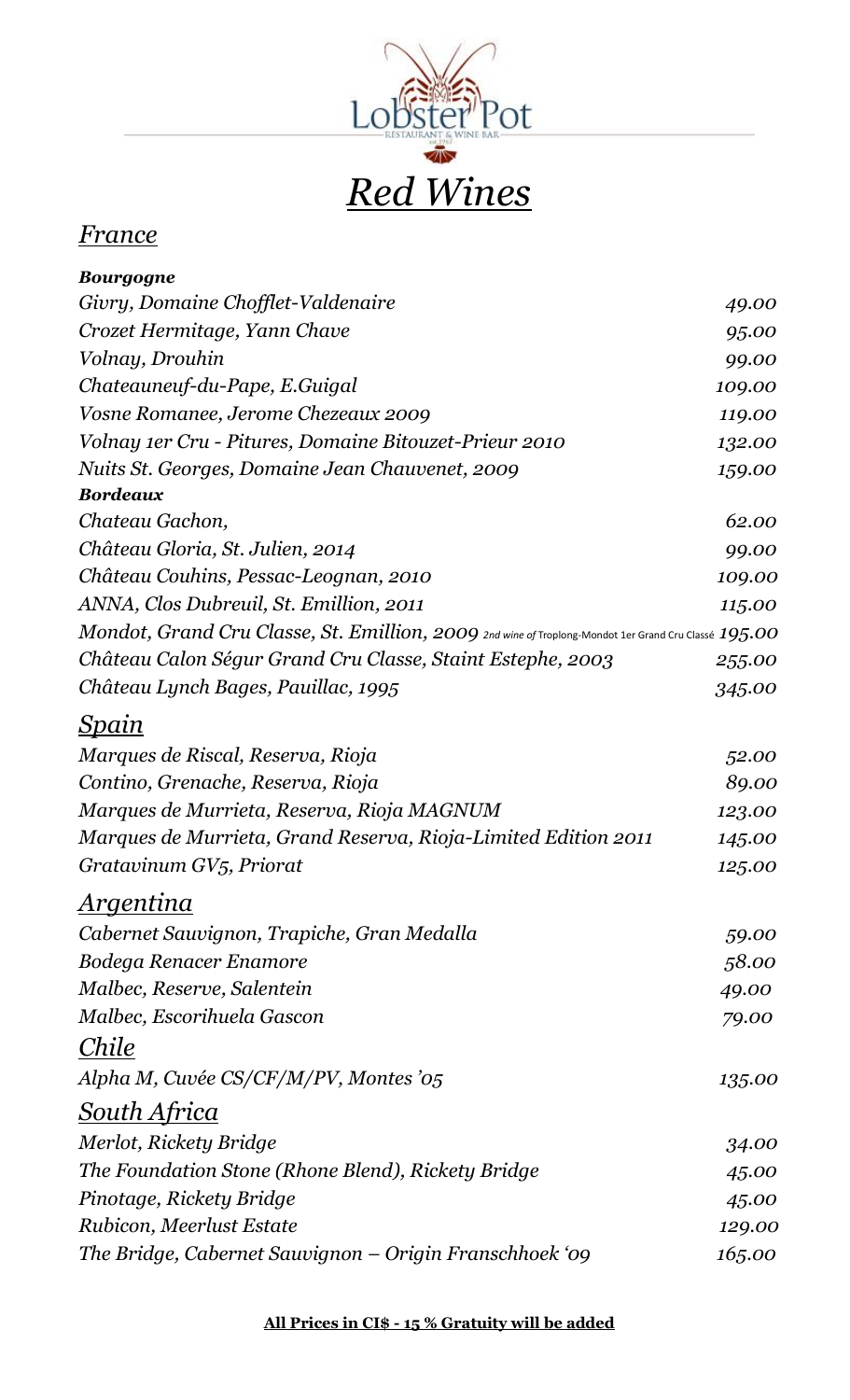

## *Italy*

| Tuscany                                         |        |
|-------------------------------------------------|--------|
| Villa Antinori, Toscana Blend                   | 45.00  |
| Rosso Di Montalcino, Banfi                      | 54.00  |
| Chianti Classico, Reserva, Banfi                | 49.00  |
| Chianti Classico, Reserva Gold, Ruffino         | 72.00  |
| Chianti Classico, Reserva Gold, Ruffino, MAGNUM | 154.00 |
| Sassicaia, Tenuta San Guido 2014                | 449.00 |
| Solaia, Marchesi Antinori, 2011                 | 495.00 |
| <b>Veneto</b>                                   |        |
| Amarone della Valpolicella, Corte Aleardi, '04  | 169.00 |
| <b>Piemont</b>                                  |        |
| Barolo, Fontanafredda                           | 105.00 |
| Barolo, Ceretto                                 | 123.00 |
| Barbaresco, Ceretto                             | 119.00 |
| Barbera d'Alba, Superiore, Fratelli Borgogno    | 69.00  |
| Saladini Pilastri, Rosso Piceno                 | 44.00  |
| Barba, Ivisari                                  | 48.00  |
| Sicily                                          |        |
| Nero d'Avola, Santa Cecilia, Planeta            | 74.00  |
| Friuli                                          |        |
| Schiopetto, Podere Dei Blumeri                  | 79.00  |
|                                                 |        |

#### *Austria*

| Eruption Rot, ZW/ME, Scharl               | Styria     | 62.00 |
|-------------------------------------------|------------|-------|
| Ungerberg Cuvé, BF/ME/ZW, Gsellmann Weine | Burgenland | 48.00 |
| Pannobile Rot, ZW/BF, Renner              | Burgenland | 59.00 |

### *Australia / New Zealand*

| Pinot Noir, Kim Crawford, New Zealand         | 45.00 |
|-----------------------------------------------|-------|
| Pinot Noir, Cloudy Bay, New Zealand           | 86.00 |
| Shiraz, William Hardy, Barossa Valley         | 45.00 |
| Shiraz, Penfolds BIN 28, South Australia      | 72.00 |
| Torbreck, The Steading, Cuvée, Barossa Valley | 89.00 |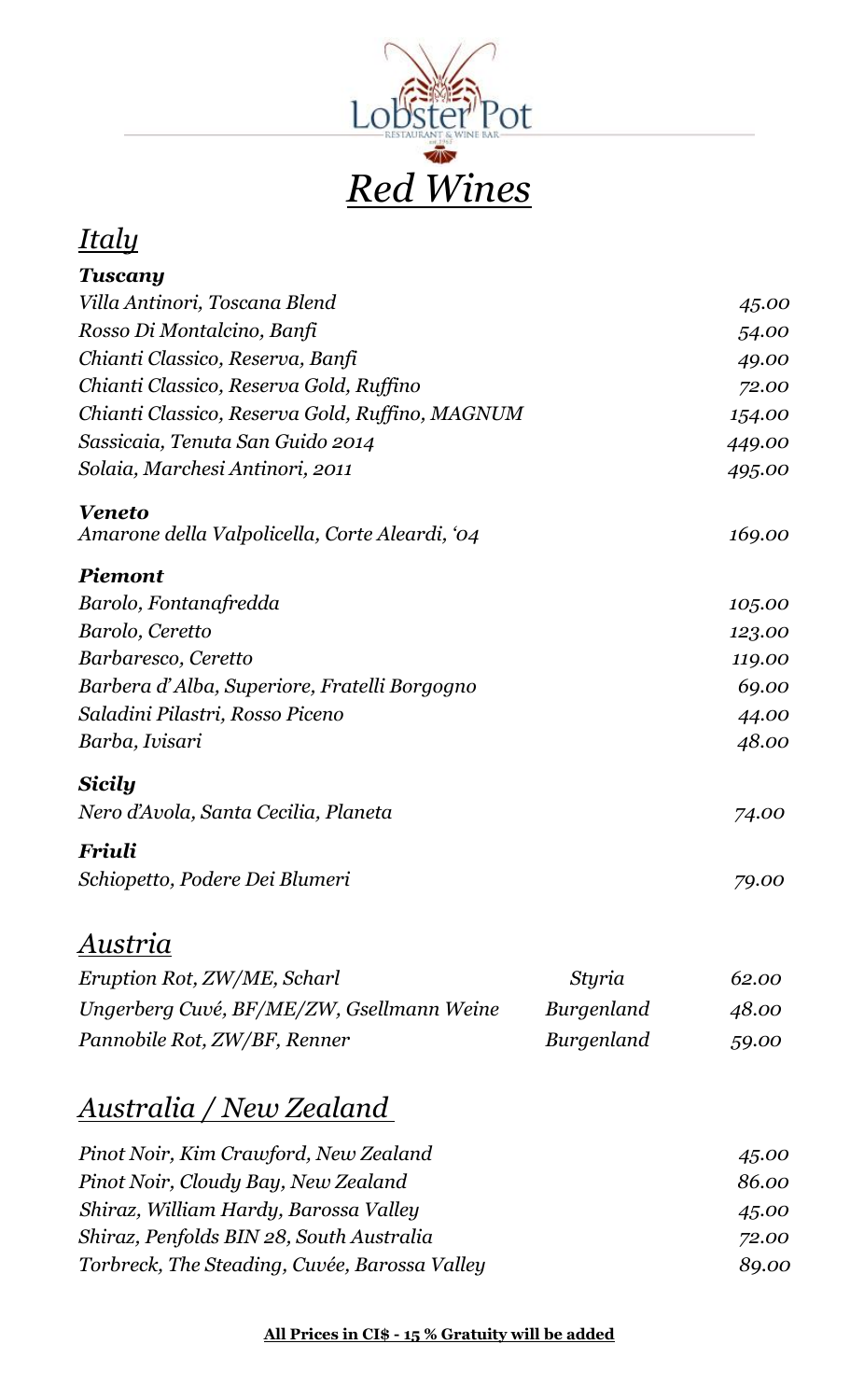

## *Champagnes & Sparkling Wines*

#### *France*

| <b>Michel Fallet Brut</b>           |                      | 89.00  |
|-------------------------------------|----------------------|--------|
| <b>Taittinger Brut Reserve</b>      |                      | 105.00 |
| Piper-Heidsieck, Brut               |                      | 105.00 |
| Moët Chandon, Imperial Brut         |                      | 109.00 |
| Veuve Clicquot, Yellow Label, Brut  |                      | 118.00 |
| Veuve Clicquot, Yellow Label, Brut  | $\frac{1}{2}$ Bottle | 65.00  |
| Dom Perignon, 2006                  |                      | 295.00 |
| Louis Roederer Cristal, 2006        |                      | 345.00 |
| Piper-Heidsieck, <b>Rare</b> , 2002 |                      | 425.00 |
| Piper-Heidsieck, <b>Rose</b> Brut   |                      | 119.00 |
| Italy                               |                      |        |
| Prosecco, Lunetta                   |                      | 45.00  |
| Asti Spumante                       |                      | 49.00  |
| Rose                                |                      |        |
| Marquis de la Tour, France          |                      | 49.00  |
| Bolle Andreola Rose, Italy          |                      | 49.00  |

## *Sweet Wines*

|                                                         | Glass | <b>Bottle</b> |
|---------------------------------------------------------|-------|---------------|
| Noble Late Harvest, Rickety Bridge, South Africa, 375ml | 8.75  | 45.00         |
| Vinsanto, Antinori, Italy, 500ml                        | 7.75  | 59.00         |